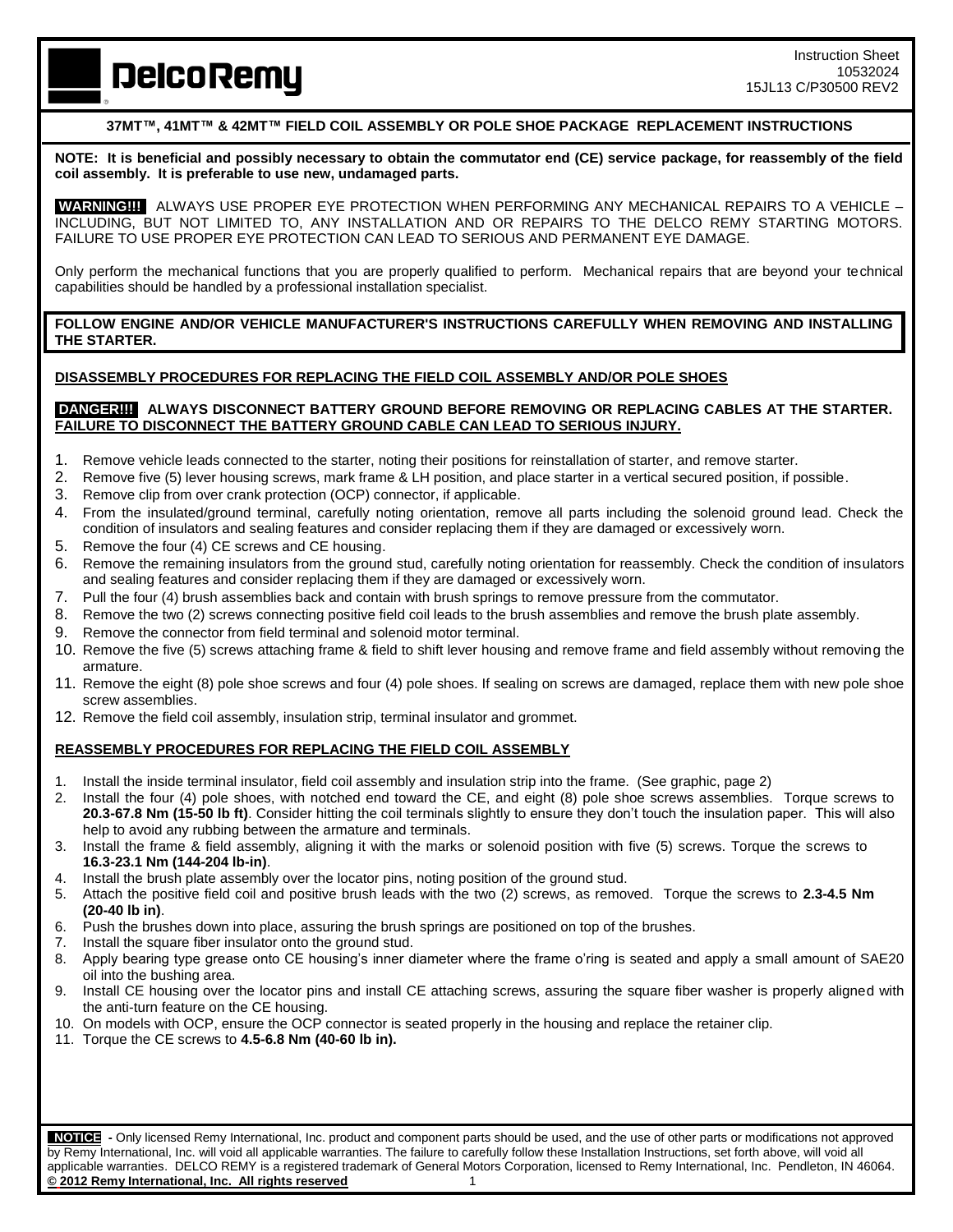- 12. First insert the small round fiber insulator and then the rubber bushing over the ground stud into the hole on the CE housing. Installing the rubber bushing prior to installing the CE housing can pinch the bushing and destroy its sealing capabilities.
- 13. Install the large round fiber washer and the remaining parts in the same order the parts were removed. Torque the large nut on insulated/ground stud to **27.0-33.8 Nm (20-25 lb f**t**)**.
- 14. Install clip on OCP connector, if applicable.
- 15. Insert Grommet over field coil terminal inside of frame hole.
- 16. Place insulator terminal on top of seal. Make sure that the flat portion is facing outward and the curved face conforms to the frame. 17. Place connector strap on the motor terminal of the solenoid first, then place other end on top of the outer insulator. Insert screw
- through strap and outer insulator and torque to **8.5-10.7 Nm (75-95 lb in)**.
- 18. Install nut fastening the connector strap to the motor terminal and torque to **20.3-27.0 Nm (180-240 lb in)**
- 19. **DANGER!!! Do not reconnect solenoid motor connector strap to field terminal before adjusting the pinion clearance.**

#### *NOTICE!* **After repair and reassembly it is necessary, before installation on the engine, to check and adjust pinion clearance. It is recommended the solenoid replacement instruction sheet, be obtained from our website, [www.delcoremy.com](http://www.delcoremy.com/)**.

- 20. Reinstall starter and connect cables and other leads, as removed.
- 21. Reconnect the negative (-) cable at the battery.



**Technical support: USA 800 854 0076, Mexico 01 800 000 7378, Brazil 0800 703 3526, South America 55 11 2106 6510 or visit delcoremy.com**

**NOTICE -** Only licensed Remy International, Inc. product and component parts should be used, and the use of other parts or modifications not approved by Remy International, Inc. will void all applicable warranties. The failure to carefully follow these Installation Instructions, set forth above, will void all applicable warranties. DELCO REMY is a registered trademark of General Motors Corporation, licensed to Remy International, Inc. Pendleton, IN 46064. **© 2012 Remy International, Inc. All rights reserved** 2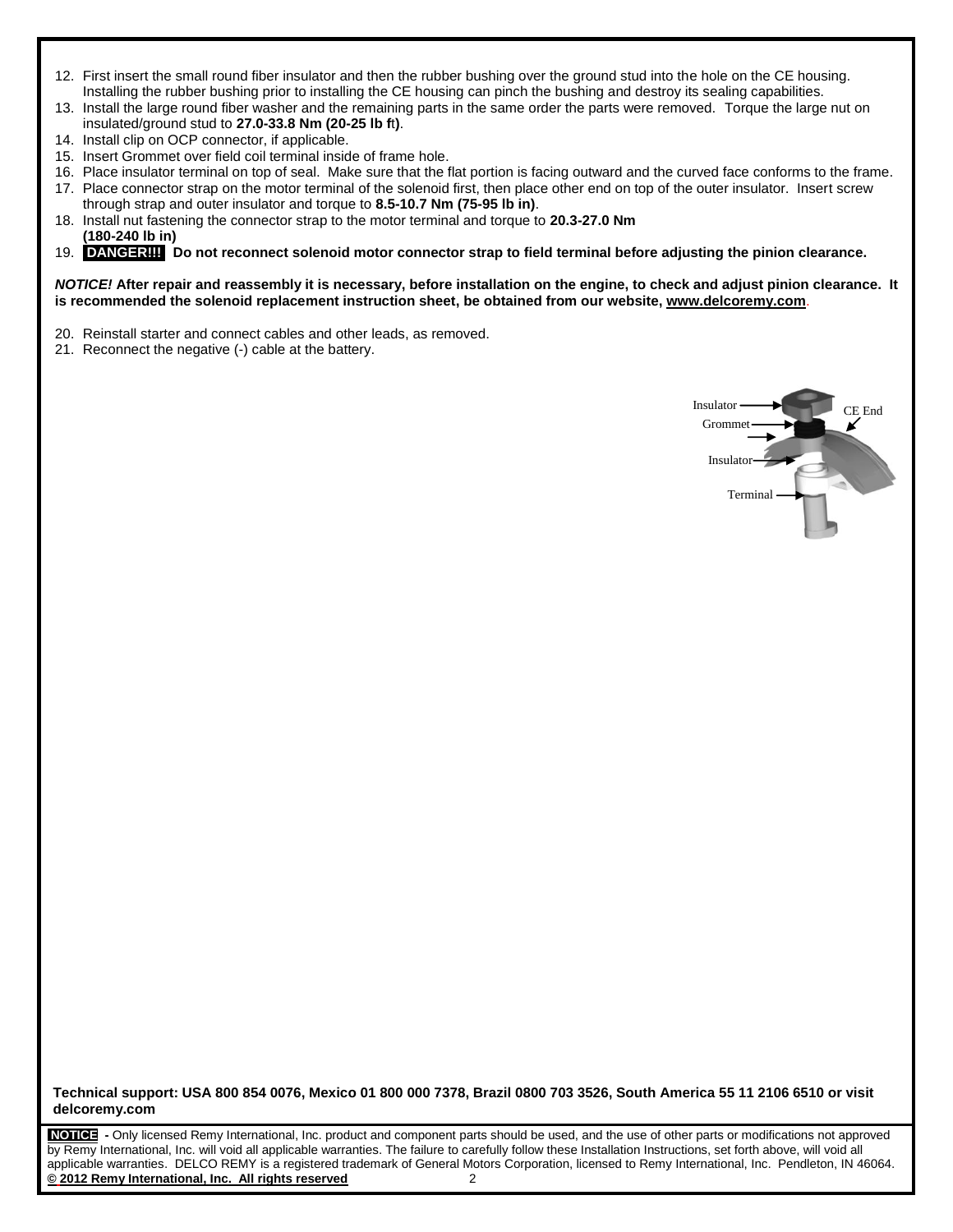Hoja de Instrucción 10532024 15JL13 C/P30500 REV2

**DelcoRemy** 

# **INSTRUCCIONES DE REEMPLAZO DE BOBINA DE CAMPO Y/O ZAPATAS POLARES 37MT™, 41MT™ & 42MT™**

**NOTA: Es beneficioso y posiblemente necesario obtener el kit de reparación de la tornillería del lado del conmutador (CE) para re-ensamblar la bobina de campos. Es preferente utilizar partes nuevas, y sin daño.**

**¡¡¡PRECAUCIÓN!!!** USE SIEMPRE PROTECCIÓN OCULAR CUANDO REALICE CUALQUIER ACTIVIDAD RELACIONADA CON LA REPARACIÓN MECÁNICA A UN VEHÍCULO, INCLUYENDO, MÁS NO LIMITANDO A CUALQUIER REPARACIÓN O INSTALACIÓN DE MOTORES DE ARRANQUE DELCO REMY. OMITIR EL USO DE PROTECCIÓN OCULAR APROPIADA PUEDE RESULTAR EN DAÑOS Y LESIONES PERMANENTES A LOS OJOS.

Ejecute solamente las funciones mecánicas que está apropiadamente calificado para realizar. Las reparaciones mecánicas que se encuentran fuera de sus capacidades técnicas deben ser manejadas por especialistas profesionales de instalación.

**SIGA CUIDADOSAMENTE LAS INSTRUCCIONES DEL FABRICANTE DEL MOTOR DE COMBUSTIÓN Y/O EL VEHÍCULO AL MOMENTO DE INSTALAR O REMOVER LA MARCHA.**

PROCEDIMIENTO DE DES-ENSAMBLE PARA EL REEMPLAZO DE LA BOBINA DE CAMPOS Y/O ZAPATAS POLARES

**PELIGRO!!!** SIEMPRE DESCONECTE EL CABLE NEGATIVO (-) DE BATERÍA ANTES DE REMOVER O REEMPLAZAR LOS **CABLES EN LA MARCHA. UNA F**

### **ALLA AL DESCONECTAR EL CABLE DE TIERRA PUEDE LLEVAR A LESIÓN SERIA.**

- 1. Remueva los cables y arneses conectados al motor de arranque, identificando las posiciones para su re-instalación, y proceda a remover el motor de arranque del vehículo.
- 2. Remueva los cinco (5) tornillos de la coraza horquilla, marque la carcaza y la posición de la coraza horquilla, y coloque el motor de arranque en una posición vertical segura si es posible.
- 3. Remueva el clip del conector de la protección al sobre-arranque (OCP), si aplica.
- 4. Remueva cuidadosamente de la terminal aislada/tierra, todas las partes incluyendo la terminal de tierra del solenoide, identificando sus posiciones. Verifique la condición de aislantes y sellos, si estos presentan daño o desgaste excesivo, considere su reemplazo.
- 5. Remueva los cuatro (4) tornillos de la tapa y la misma tapa.
- 6. Remueva los aisladores restantes y la roldana de este lado de la tapa, identificando cuidadosamente la orientación de la terminal de tierra. Verifique la condición de aislantes y sellos, en caso de ser necesario considere su reemplazo.
- 7. Jale los cuatro (4) carbones y manténgalos en esa posición con los resortes, para remover presión al conmutador.
- 8. Remueva los dos (2) tornillos que conectan las terminales positivas del campo a los dos (2) carbones positivos (aislados) y remueva el plato porta-escobillas.
- 9. Remueva el conector de la terminal en la carcaza de la bobina de campo a la terminal motor del solenoide junto con el aislador exterior.
- 10. Remueva los cinco (5) tornillos que unen la carcaza a la coraza horquilla y remueva el ensamble de carcaza y bobina de campo sin remover la armadura.
- 11. Remueva los ocho (8) tornillos de las zapatas polares y las cuatro (4) zapatas polares. Ponga especial cuidado en no dañar el sello de los tornillos, en caso contrario reemplace estos.
- 12. Remueva el papel aislante, y empuje la terminal de cobre con sus aislantes (roldana de teflón y aislador) para liberar la bobina de campo.

#### **PROCEDIMIENTO DE RE-ENSAMBLE PARA EL REEMPLAZO DE LA BOBINA DE CAMPOS Y/O ZAPATAS POLARES**

- 1. Instale el aislador en la terminal de cobre de la bobina, la bobina de campo y el papel aislante dentro de la carcaza en esa secuencia. Ver imagen.
- 2. Instale las cuatro (4) zapatas polares, con la muesca apuntando hacia el lado de la tapa trasera, y los ocho (8) tornillos. Apriete a **20.3-67.8 Nm (15-50 lb-ft).** Considere golpear ligeramente las terminales de la bobina con un martillo de goma pero sin permitir que estas hagan contacto con el papel, esto es para asegurar que se evite rozamiento de las terminales con la armadura.
- 3. Instale la carcaza y la bobina ya unida a ésta, alinéela con las marcas o la posición del solenoide. Instale los cinco (5) tornillos para unir la carcaza con la coraza horquilla. Apriete a **16.3-23.1 Nm (144-204 lb-in)**
- 4. Instale el plato porta-carbones en la carcaza, utilizando los pernos como guía.
- 5. Apriete la bobina de campo positiva y los carbones positivos al plato porta-carbones, con los dos (2) tornillos como fueron removidos. Apriete los tornillos a **2.3–4.5 Nm (20–40 lb in).**
- 6. libere los carbones, asegure que la posición del resorte sea la correcta sobre éstos.
- 7. Asegure que la roldana cuadrada y la roldana de baquelita están presentes en la terminal de tierra

**NOTA -** Solamente deben ser usados productos y componentes Remy International Inc., el uso de otras partes o modificaciones no aprobadas por Remy International Inc. anulará todas las garantías aplicables. No seguir cuidadosamente las instrucciones de instalaciones expuestas en este documento anulará todas las garantías aplicables. Delco Remy<sup>®</sup> es una marca registrada de General Motors Corporation, autorizada bajo licencia a Remy International Inc., Pendleton, IN 46064.

**© 2012 Remy International Inc. Todos los derechos** 3